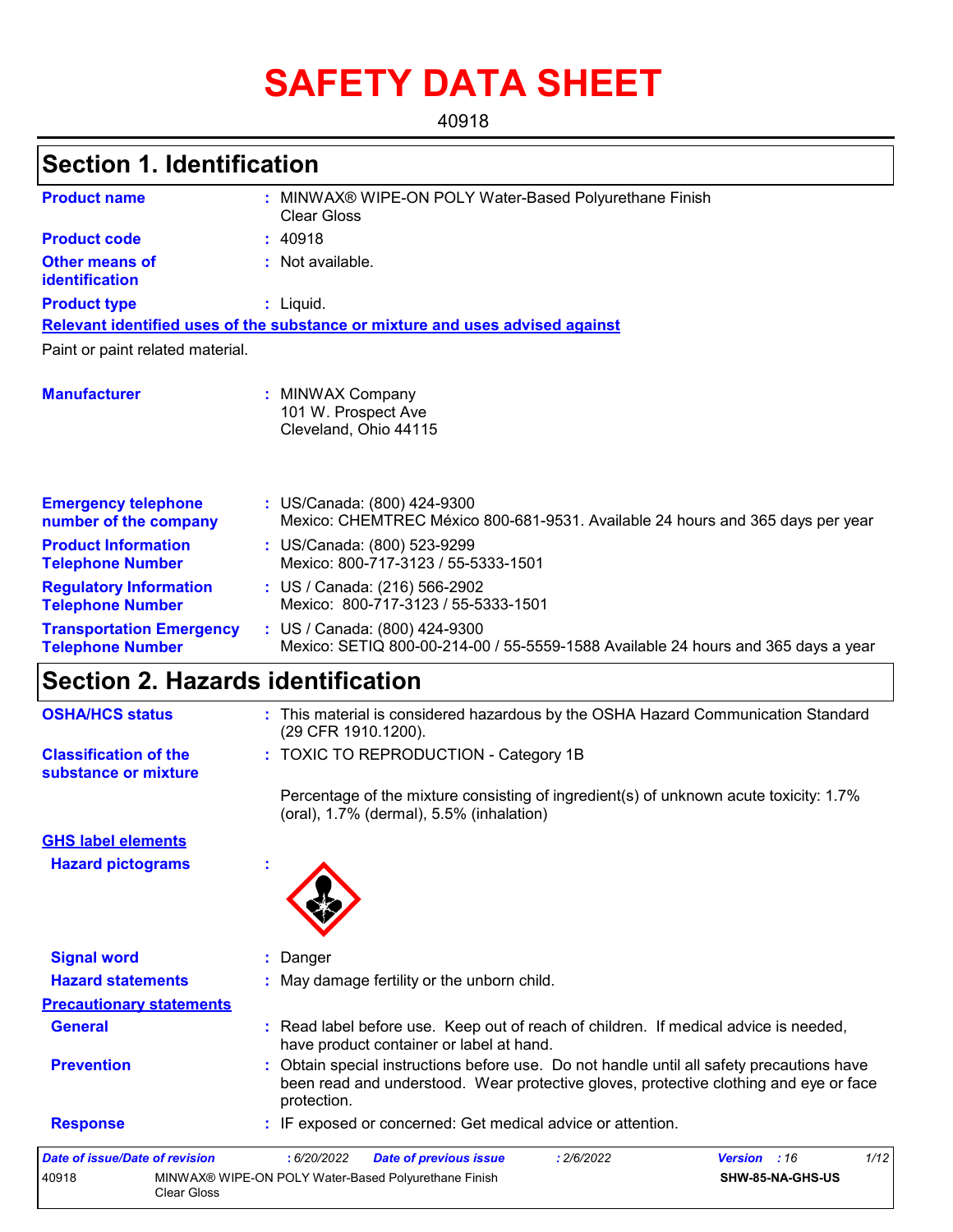### **Section 2. Hazards identification**

| <b>Storage</b>                             | : Store locked up.                                                                                                                              |
|--------------------------------------------|-------------------------------------------------------------------------------------------------------------------------------------------------|
| <b>Disposal</b>                            | : Dispose of contents and container in accordance with all local, regional, national and<br>international regulations.                          |
| <b>Supplemental label</b><br>elements      | WARNING: This product contains a chemical known to the State of California to cause<br>birth defects or other reproductive harm.                |
|                                            | Please refer to the SDS for additional information. Keep out of reach of children. Do not<br>transfer contents to other containers for storage. |
| <b>Hazards not otherwise</b><br>classified | : None known.                                                                                                                                   |

### **Section 3. Composition/information on ingredients**

| Substance/mixture     | : Mixture        |
|-----------------------|------------------|
| <b>Other means of</b> | : Not available. |
| <b>identification</b> |                  |

#### **CAS number/other identifiers**

| <b>Ingredient name</b>        | % by weight | <b>CAS number</b> |
|-------------------------------|-------------|-------------------|
| 1-Methyl-2-Pyrrolidone        | l≤5         | 872-50-4          |
| 2-Methoxymethylethoxypropanol | l≤3         | 34590-94-8        |

Any concentration shown as a range is to protect confidentiality or is due to batch variation.

**There are no additional ingredients present which, within the current knowledge of the supplier and in the concentrations applicable, are classified and hence require reporting in this section.**

**Occupational exposure limits, if available, are listed in Section 8.**

### **Section 4. First aid measures**

|                     | <b>Description of necessary first aid measures</b>                                                                                                                                                                                                                                                                                                                                                                                                                                                                                                                                                                                                                                                                  |
|---------------------|---------------------------------------------------------------------------------------------------------------------------------------------------------------------------------------------------------------------------------------------------------------------------------------------------------------------------------------------------------------------------------------------------------------------------------------------------------------------------------------------------------------------------------------------------------------------------------------------------------------------------------------------------------------------------------------------------------------------|
| <b>Eye contact</b>  | : Immediately flush eyes with plenty of water, occasionally lifting the upper and lower<br>eyelids. Check for and remove any contact lenses. Continue to rinse for at least 10<br>minutes. Get medical attention if irritation occurs.                                                                                                                                                                                                                                                                                                                                                                                                                                                                              |
| <b>Inhalation</b>   | : Remove victim to fresh air and keep at rest in a position comfortable for breathing. If<br>not breathing, if breathing is irregular or if respiratory arrest occurs, provide artificial<br>respiration or oxygen by trained personnel. It may be dangerous to the person providing<br>aid to give mouth-to-mouth resuscitation. Get medical attention. If unconscious, place<br>in recovery position and get medical attention immediately. Maintain an open airway.<br>Loosen tight clothing such as a collar, tie, belt or waistband. In case of inhalation of<br>decomposition products in a fire, symptoms may be delayed. The exposed person may<br>need to be kept under medical surveillance for 48 hours. |
| <b>Skin contact</b> | : Flush contaminated skin with plenty of water. Remove contaminated clothing and<br>shoes. Wash contaminated clothing thoroughly with water before removing it, or wear<br>gloves. Continue to rinse for at least 10 minutes. Get medical attention. Wash clothing<br>before reuse. Clean shoes thoroughly before reuse.                                                                                                                                                                                                                                                                                                                                                                                            |
| <b>Ingestion</b>    | : Wash out mouth with water. Remove dentures if any. If material has been swallowed<br>and the exposed person is conscious, give small quantities of water to drink. Stop if the<br>exposed person feels sick as vomiting may be dangerous. Do not induce vomiting<br>unless directed to do so by medical personnel. If vomiting occurs, the head should be<br>kept low so that vomit does not enter the lungs. Get medical attention. Never give<br>anything by mouth to an unconscious person. If unconscious, place in recovery position<br>and get medical attention immediately. Maintain an open airway. Loosen tight clothing<br>such as a collar, tie, belt or waistband.                                   |

#### **Most important symptoms/effects, acute and delayed**

| Date of issue/Date of revision |                                                                     | : 6/20/2022 | Date of previous issue | 2/6/2022 | <b>Version</b> : 16     | 2/12 |
|--------------------------------|---------------------------------------------------------------------|-------------|------------------------|----------|-------------------------|------|
| 40918                          | MINWAX® WIPE-ON POLY Water-Based Polyurethane Finish<br>Clear Gloss |             |                        |          | <b>SHW-85-NA-GHS-US</b> |      |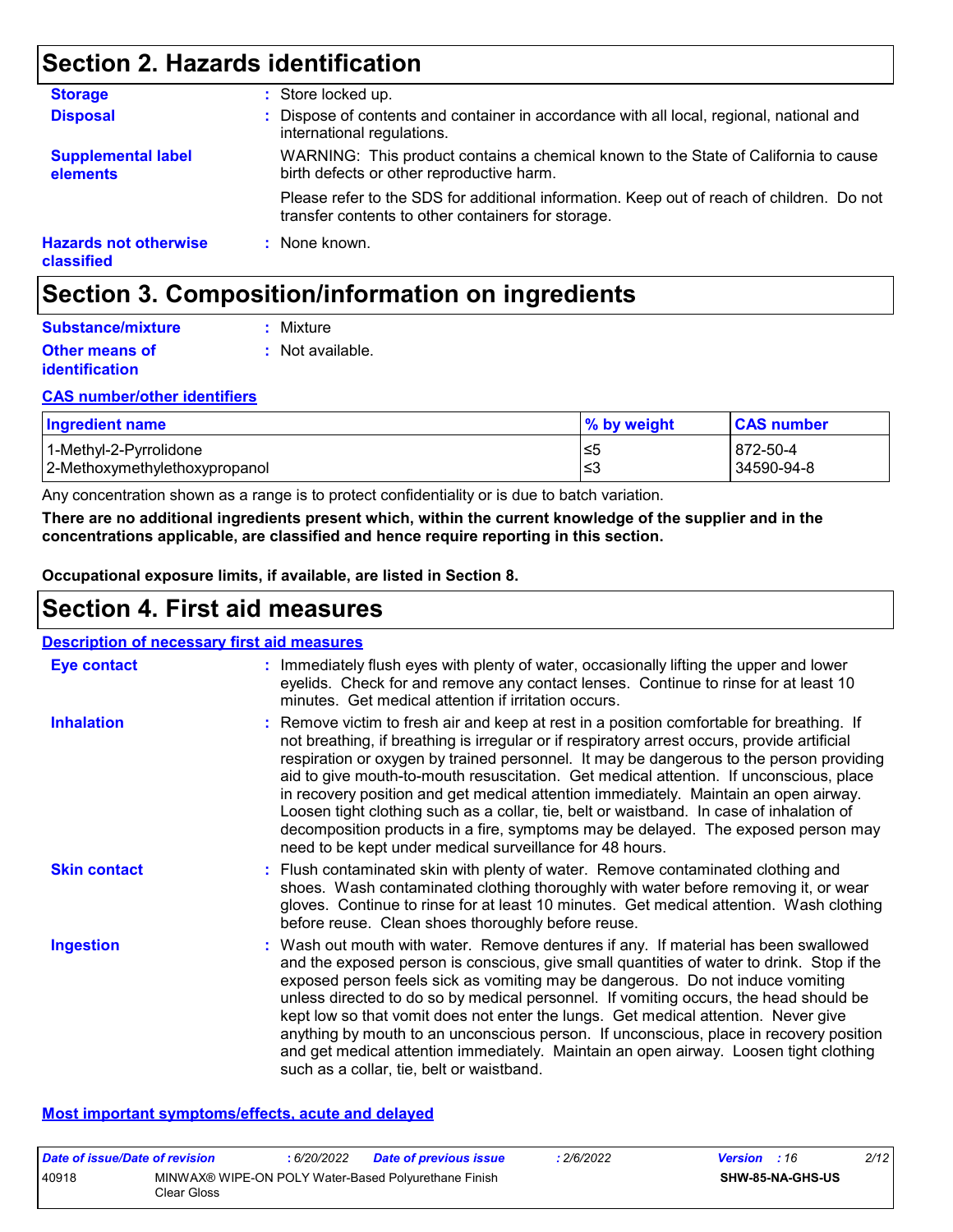## **Section 4. First aid measures**

| <b>Potential acute health effects</b> |                                                                                                                                                                                                                                                                                                                                                                                                               |
|---------------------------------------|---------------------------------------------------------------------------------------------------------------------------------------------------------------------------------------------------------------------------------------------------------------------------------------------------------------------------------------------------------------------------------------------------------------|
| <b>Eye contact</b>                    | : No known significant effects or critical hazards.                                                                                                                                                                                                                                                                                                                                                           |
| <b>Inhalation</b>                     | No known significant effects or critical hazards.                                                                                                                                                                                                                                                                                                                                                             |
| <b>Skin contact</b>                   | No known significant effects or critical hazards.                                                                                                                                                                                                                                                                                                                                                             |
| <b>Ingestion</b>                      | : No known significant effects or critical hazards.                                                                                                                                                                                                                                                                                                                                                           |
| <b>Over-exposure signs/symptoms</b>   |                                                                                                                                                                                                                                                                                                                                                                                                               |
| <b>Eye contact</b>                    | : No specific data.                                                                                                                                                                                                                                                                                                                                                                                           |
| <b>Inhalation</b>                     | : Adverse symptoms may include the following:<br>reduced fetal weight<br>increase in fetal deaths<br>skeletal malformations                                                                                                                                                                                                                                                                                   |
| <b>Skin contact</b>                   | Adverse symptoms may include the following:<br>reduced fetal weight<br>increase in fetal deaths<br>skeletal malformations                                                                                                                                                                                                                                                                                     |
| <b>Ingestion</b>                      | : Adverse symptoms may include the following:<br>reduced fetal weight<br>increase in fetal deaths<br>skeletal malformations                                                                                                                                                                                                                                                                                   |
|                                       | Indication of immediate medical attention and special treatment needed, if necessary                                                                                                                                                                                                                                                                                                                          |
| <b>Notes to physician</b>             | : In case of inhalation of decomposition products in a fire, symptoms may be delayed.<br>The exposed person may need to be kept under medical surveillance for 48 hours.                                                                                                                                                                                                                                      |
| <b>Specific treatments</b>            | No specific treatment.<br>t.                                                                                                                                                                                                                                                                                                                                                                                  |
| <b>Protection of first-aiders</b>     | No action shall be taken involving any personal risk or without suitable training. If it is<br>suspected that fumes are still present, the rescuer should wear an appropriate mask or<br>self-contained breathing apparatus. It may be dangerous to the person providing aid to<br>give mouth-to-mouth resuscitation. Wash contaminated clothing thoroughly with water<br>before removing it, or wear gloves. |

### **See toxicological information (Section 11)**

# **Section 5. Fire-fighting measures**

| <b>Extinguishing media</b>                               |                                                                                                                                                                                                     |                             |  |  |  |
|----------------------------------------------------------|-----------------------------------------------------------------------------------------------------------------------------------------------------------------------------------------------------|-----------------------------|--|--|--|
| <b>Suitable extinguishing</b><br>media                   | : Use an extinguishing agent suitable for the surrounding fire.                                                                                                                                     |                             |  |  |  |
| <b>Unsuitable extinguishing</b><br>media                 | : None known.                                                                                                                                                                                       |                             |  |  |  |
| <b>Specific hazards arising</b><br>from the chemical     | : In a fire or if heated, a pressure increase will occur and the container may burst.                                                                                                               |                             |  |  |  |
| <b>Hazardous thermal</b><br>decomposition products       | : Decomposition products may include the following materials:<br>carbon dioxide<br>carbon monoxide<br>nitrogen oxides                                                                               |                             |  |  |  |
| <b>Special protective actions</b><br>for fire-fighters   | : Promptly isolate the scene by removing all persons from the vicinity of the incident if<br>there is a fire. No action shall be taken involving any personal risk or without suitable<br>training. |                             |  |  |  |
| <b>Special protective</b><br>equipment for fire-fighters | : Fire-fighters should wear appropriate protective equipment and self-contained breathing<br>apparatus (SCBA) with a full face-piece operated in positive pressure mode.                            |                             |  |  |  |
| <b>Date of issue/Date of revision</b>                    | :6/20/2022<br><b>Date of previous issue</b><br>: 2/6/2022                                                                                                                                           | 3/12<br><b>Version</b> : 16 |  |  |  |
| 40918<br><b>Clear Gloss</b>                              | MINWAX® WIPE-ON POLY Water-Based Polyurethane Finish                                                                                                                                                | SHW-85-NA-GHS-US            |  |  |  |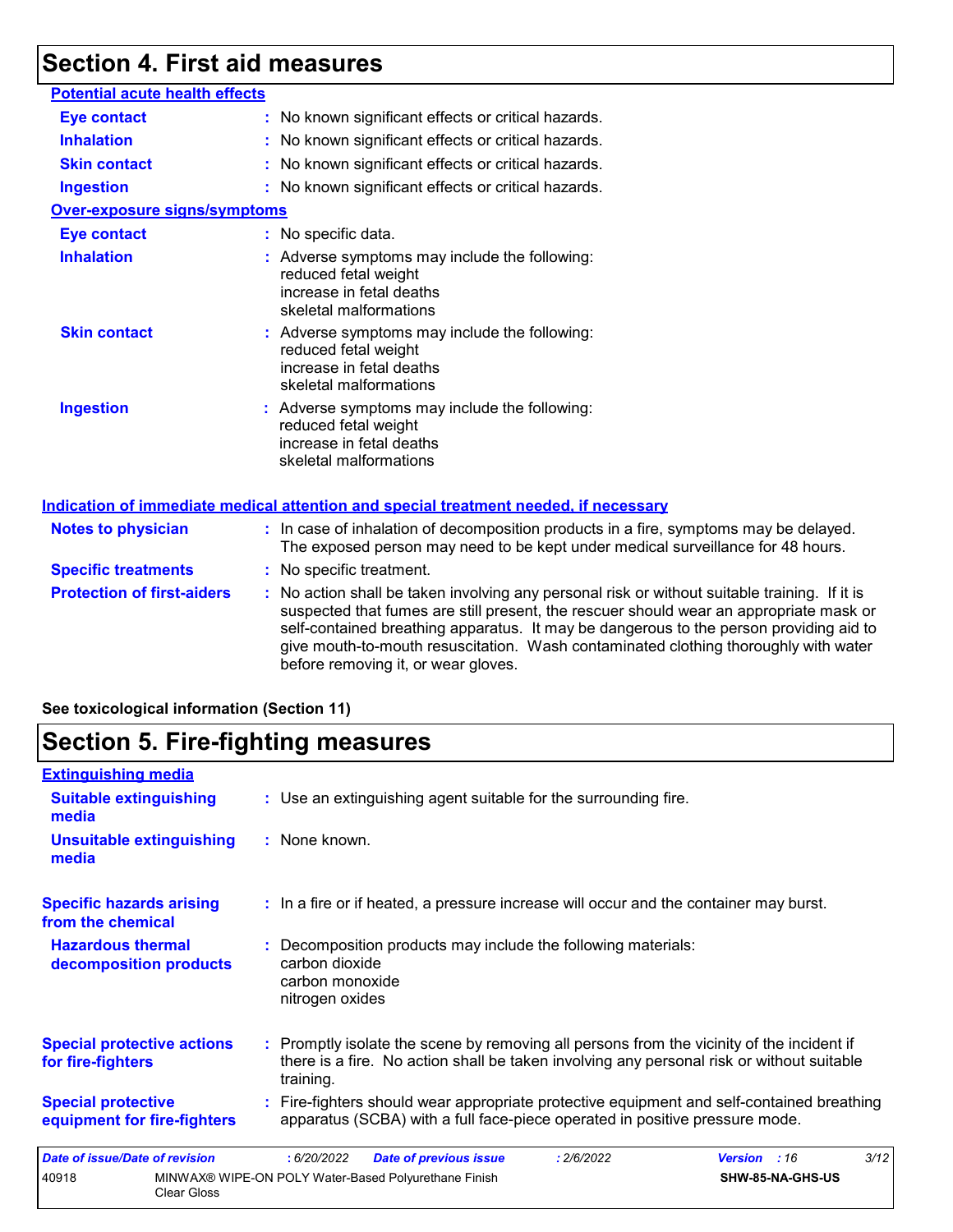# **Section 6. Accidental release measures**

|                                                              | Personal precautions, protective equipment and emergency procedures                                                                                                                                                                                                                                                                                                                                                                                                                                                                                                                                                                                                                                          |  |  |  |
|--------------------------------------------------------------|--------------------------------------------------------------------------------------------------------------------------------------------------------------------------------------------------------------------------------------------------------------------------------------------------------------------------------------------------------------------------------------------------------------------------------------------------------------------------------------------------------------------------------------------------------------------------------------------------------------------------------------------------------------------------------------------------------------|--|--|--|
| For non-emergency<br>personnel                               | : No action shall be taken involving any personal risk or without suitable training.<br>Evacuate surrounding areas. Keep unnecessary and unprotected personnel from<br>entering. Do not touch or walk through spilled material. Avoid breathing vapor or mist.<br>Provide adequate ventilation. Wear appropriate respirator when ventilation is<br>inadequate. Put on appropriate personal protective equipment.                                                                                                                                                                                                                                                                                             |  |  |  |
| For emergency responders                                     | If specialized clothing is required to deal with the spillage, take note of any information in<br>÷.<br>Section 8 on suitable and unsuitable materials. See also the information in "For non-<br>emergency personnel".                                                                                                                                                                                                                                                                                                                                                                                                                                                                                       |  |  |  |
| <b>Environmental precautions</b>                             | : Avoid dispersal of spilled material and runoff and contact with soil, waterways, drains<br>and sewers. Inform the relevant authorities if the product has caused environmental<br>pollution (sewers, waterways, soil or air).                                                                                                                                                                                                                                                                                                                                                                                                                                                                              |  |  |  |
| <b>Methods and materials for containment and cleaning up</b> |                                                                                                                                                                                                                                                                                                                                                                                                                                                                                                                                                                                                                                                                                                              |  |  |  |
| <b>Small spill</b>                                           | : Stop leak if without risk. Move containers from spill area. Dilute with water and mop up<br>if water-soluble. Alternatively, or if water-insoluble, absorb with an inert dry material and<br>place in an appropriate waste disposal container. Dispose of via a licensed waste<br>disposal contractor.                                                                                                                                                                                                                                                                                                                                                                                                     |  |  |  |
| <b>Large spill</b>                                           | : Stop leak if without risk. Move containers from spill area. Approach release from<br>upwind. Prevent entry into sewers, water courses, basements or confined areas. Wash<br>spillages into an effluent treatment plant or proceed as follows. Contain and collect<br>spillage with non-combustible, absorbent material e.g. sand, earth, vermiculite or<br>diatomaceous earth and place in container for disposal according to local regulations<br>(see Section 13). Dispose of via a licensed waste disposal contractor. Contaminated<br>absorbent material may pose the same hazard as the spilled product. Note: see<br>Section 1 for emergency contact information and Section 13 for waste disposal. |  |  |  |

# **Section 7. Handling and storage**

### **Precautions for safe handling**

| <b>Protective measures</b>                                                       | : Put on appropriate personal protective equipment (see Section 8). Avoid exposure -<br>obtain special instructions before use. Avoid exposure during pregnancy. Do not<br>handle until all safety precautions have been read and understood. Do not get in eyes<br>or on skin or clothing. Do not ingest. Avoid breathing vapor or mist. If during normal<br>use the material presents a respiratory hazard, use only with adequate ventilation or<br>wear appropriate respirator. Keep in the original container or an approved alternative<br>made from a compatible material, kept tightly closed when not in use. Empty containers<br>retain product residue and can be hazardous. Do not reuse container. |
|----------------------------------------------------------------------------------|-----------------------------------------------------------------------------------------------------------------------------------------------------------------------------------------------------------------------------------------------------------------------------------------------------------------------------------------------------------------------------------------------------------------------------------------------------------------------------------------------------------------------------------------------------------------------------------------------------------------------------------------------------------------------------------------------------------------|
| <b>Advice on general</b><br>occupational hygiene                                 | : Eating, drinking and smoking should be prohibited in areas where this material is<br>handled, stored and processed. Workers should wash hands and face before eating,<br>drinking and smoking. Remove contaminated clothing and protective equipment before<br>entering eating areas. See also Section 8 for additional information on hygiene<br>measures.                                                                                                                                                                                                                                                                                                                                                   |
| <b>Conditions for safe storage,</b><br>including any<br><i>incompatibilities</i> | Store in accordance with local regulations. Store in original container protected from<br>direct sunlight in a dry, cool and well-ventilated area, away from incompatible materials<br>(see Section 10) and food and drink. Store locked up. Keep container tightly closed<br>and sealed until ready for use. Containers that have been opened must be carefully<br>resealed and kept upright to prevent leakage. Do not store in unlabeled containers.<br>Use appropriate containment to avoid environmental contamination. See Section 10 for<br>incompatible materials before handling or use.                                                                                                               |

| Date of issue/Date of revision |             | 6/20/2022 | <b>Date of previous issue</b>                        | 2/6/2022 | <b>Version</b> : 16 |                         | 4/12 |
|--------------------------------|-------------|-----------|------------------------------------------------------|----------|---------------------|-------------------------|------|
| 40918                          | Clear Gloss |           | MINWAX® WIPE-ON POLY Water-Based Polyurethane Finish |          |                     | <b>SHW-85-NA-GHS-US</b> |      |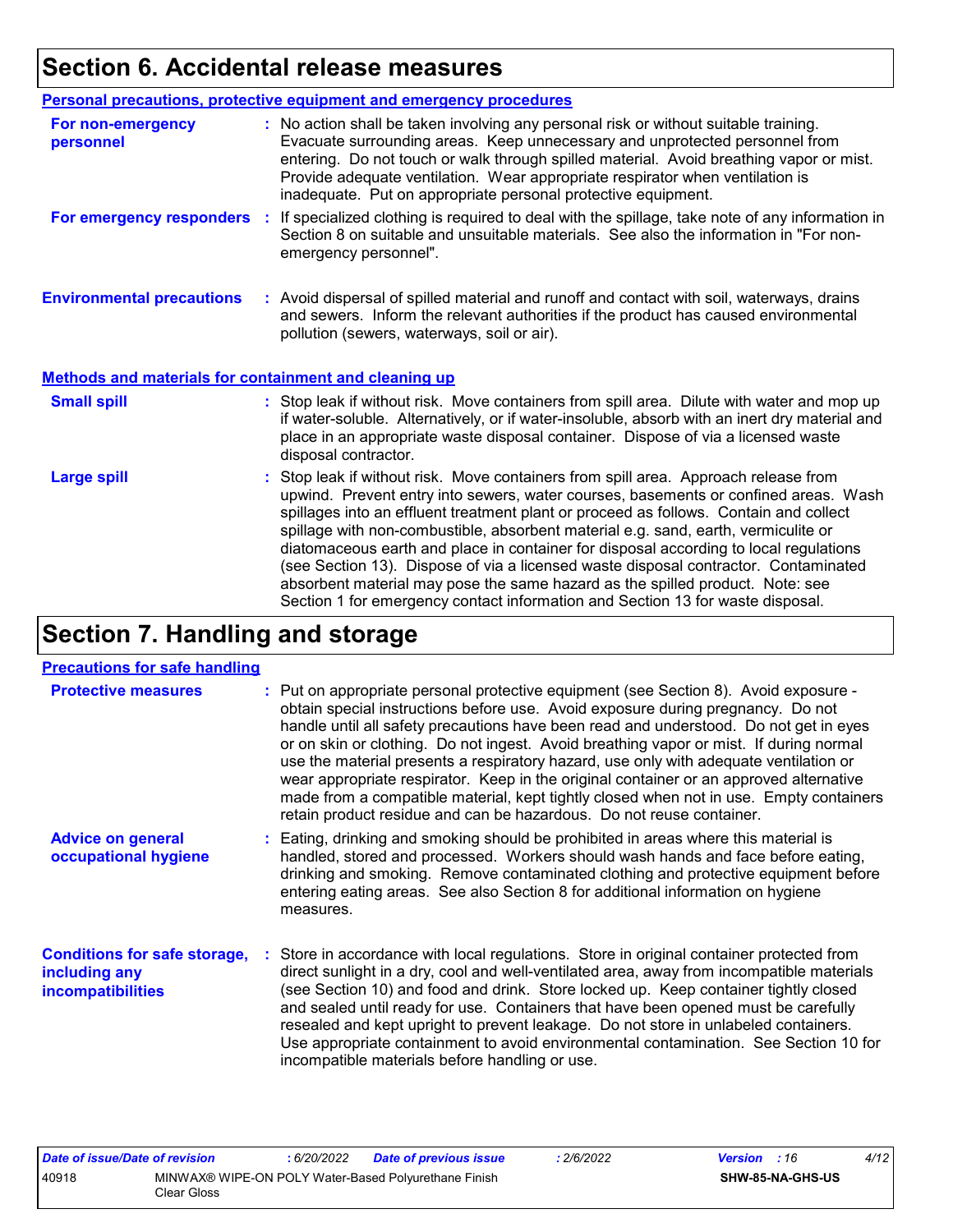# **Section 8. Exposure controls/personal protection**

### **Control parameters**

**Occupational exposure limits (OSHA United States)**

| <b>Ingredient name</b>        | CAS#       | <b>Exposure limits</b>                                                                                                                                                                                                                                                                                                                                                                                                                                                                                                                         |
|-------------------------------|------------|------------------------------------------------------------------------------------------------------------------------------------------------------------------------------------------------------------------------------------------------------------------------------------------------------------------------------------------------------------------------------------------------------------------------------------------------------------------------------------------------------------------------------------------------|
| 1-Methyl-2-Pyrrolidone        | 872-50-4   | OARS WEEL (United States, 1/2021).<br>Absorbed through skin.<br>TWA: 15 ppm 8 hours.<br>STEL: 120 mg/m <sup>3</sup> 15 minutes.<br>STEL: 30 ppm 15 minutes.<br>TWA: 60 mg/m <sup>3</sup> 8 hours.                                                                                                                                                                                                                                                                                                                                              |
| 2-Methoxymethylethoxypropanol | 34590-94-8 | ACGIH TLV (United States, 1/2021).<br>Absorbed through skin.<br>TWA: 100 ppm 8 hours.<br>TWA: 606 mg/m <sup>3</sup> 8 hours.<br>STEL: 150 ppm 15 minutes.<br>STEL: 909 mg/m <sup>3</sup> 15 minutes.<br>NIOSH REL (United States, 10/2020).<br>Absorbed through skin.<br>TWA: 100 ppm 10 hours.<br>TWA: 600 mg/m <sup>3</sup> 10 hours.<br>STEL: 150 ppm 15 minutes.<br>STEL: 900 mg/m <sup>3</sup> 15 minutes.<br>OSHA PEL (United States, 5/2018).<br>Absorbed through skin.<br>TWA: 100 ppm 8 hours.<br>TWA: 600 mg/m <sup>3</sup> 8 hours. |

#### **Occupational exposure limits (Canada)**

| <b>Ingredient name</b>              | CAS#       | <b>Exposure limits</b>                                                                                                                                                                                                                                                                                                                                                                                                                                                                                                                                                                                                                                                                                                                                                                                                                                         |
|-------------------------------------|------------|----------------------------------------------------------------------------------------------------------------------------------------------------------------------------------------------------------------------------------------------------------------------------------------------------------------------------------------------------------------------------------------------------------------------------------------------------------------------------------------------------------------------------------------------------------------------------------------------------------------------------------------------------------------------------------------------------------------------------------------------------------------------------------------------------------------------------------------------------------------|
| N-Methyl pyrrolidone                | 872-50-4   | CA Ontario Provincial (Canada, 6/2019).<br>TWA: $400 \text{ mg/m}^3$ 8 hours.                                                                                                                                                                                                                                                                                                                                                                                                                                                                                                                                                                                                                                                                                                                                                                                  |
| Dipropylene glycol monomethyl ether | 34590-94-8 | CA Alberta Provincial (Canada, 6/2018).<br>Absorbed through skin.<br>8 hrs OEL: 100 ppm 8 hours.<br>15 min OEL: 909 mg/m <sup>3</sup> 15 minutes.<br>8 hrs OEL: 606 mg/m <sup>3</sup> 8 hours.<br>15 min OEL: 150 ppm 15 minutes.<br><b>CA British Columbia Provincial (Canada,</b><br>6/2021). Absorbed through skin.<br>TWA: 100 ppm 8 hours.<br>STEL: 150 ppm 15 minutes.<br>CA Quebec Provincial (Canada, 6/2021).<br>Absorbed through skin.<br>TWAEV: 100 ppm 8 hours.<br>TWAEV: 606 mg/m <sup>3</sup> 8 hours.<br>STEV: 150 ppm 15 minutes.<br>STEV: 909 mg/m <sup>3</sup> 15 minutes.<br>CA Ontario Provincial (Canada, 6/2019).<br>Absorbed through skin.<br>STEL: 150 ppm 15 minutes.<br>TWA: 100 ppm 8 hours.<br><b>CA Saskatchewan Provincial (Canada,</b><br>7/2013). Absorbed through skin.<br>STEL: 150 ppm 15 minutes.<br>TWA: 100 ppm 8 hours. |

| Date of issue/Date of revision |                                                                     | : 6/20/2022 | <b>Date of previous issue</b> | : 2/6/2022 | <b>Version</b> : 16 |                         | 5/12 |
|--------------------------------|---------------------------------------------------------------------|-------------|-------------------------------|------------|---------------------|-------------------------|------|
| 40918                          | MINWAX® WIPE-ON POLY Water-Based Polyurethane Finish<br>Clear Gloss |             |                               |            |                     | <b>SHW-85-NA-GHS-US</b> |      |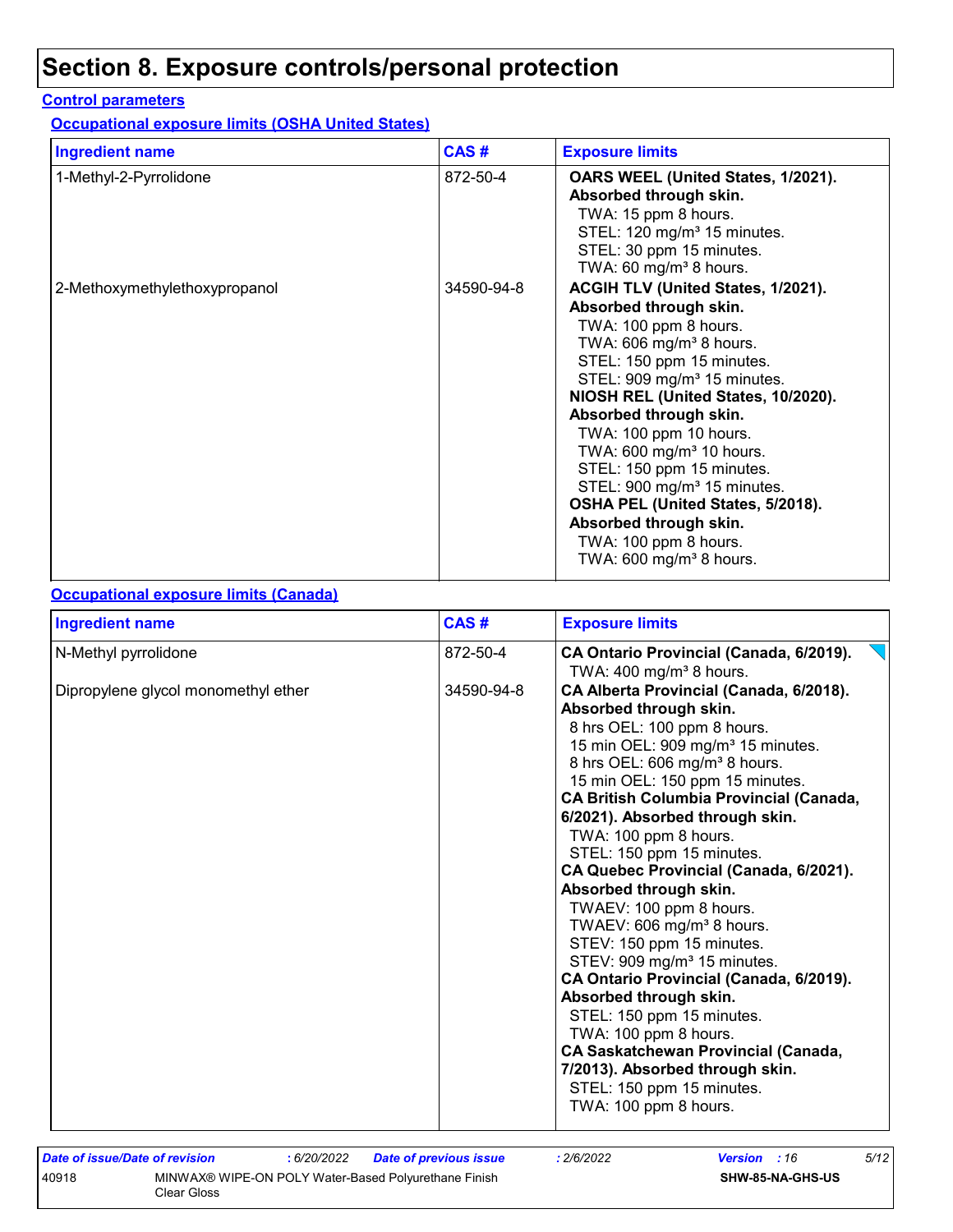# **Section 8. Exposure controls/personal protection**

| <b>Occupational exposure limits (Mexico)</b>     |  |                                                               |            |                                                                                                                                                                                                                                                                                                                                                                                                                                                                                                                                                       |
|--------------------------------------------------|--|---------------------------------------------------------------|------------|-------------------------------------------------------------------------------------------------------------------------------------------------------------------------------------------------------------------------------------------------------------------------------------------------------------------------------------------------------------------------------------------------------------------------------------------------------------------------------------------------------------------------------------------------------|
|                                                  |  |                                                               | CAS#       | <b>Exposure limits</b>                                                                                                                                                                                                                                                                                                                                                                                                                                                                                                                                |
| 2-Methoxymethylethoxypropanol                    |  |                                                               | 34590-94-8 | NOM-010-STPS-2014 (Mexico, 4/2016).<br>Absorbed through skin.<br>TWA: 100 ppm 8 hours.<br>STEL: 150 ppm 15 minutes.                                                                                                                                                                                                                                                                                                                                                                                                                                   |
| <b>Appropriate engineering</b><br>controls       |  |                                                               |            | : If user operations generate dust, fumes, gas, vapor or mist, use process enclosures,<br>local exhaust ventilation or other engineering controls to keep worker exposure to<br>airborne contaminants below any recommended or statutory limits.                                                                                                                                                                                                                                                                                                      |
| <b>Environmental exposure</b><br><b>controls</b> |  | will be necessary to reduce emissions to acceptable levels.   |            | Emissions from ventilation or work process equipment should be checked to ensure<br>they comply with the requirements of environmental protection legislation. In some<br>cases, fume scrubbers, filters or engineering modifications to the process equipment                                                                                                                                                                                                                                                                                        |
| <b>Individual protection measures</b>            |  |                                                               |            |                                                                                                                                                                                                                                                                                                                                                                                                                                                                                                                                                       |
| <b>Hygiene measures</b>                          |  | showers are close to the workstation location.                |            | Wash hands, forearms and face thoroughly after handling chemical products, before<br>eating, smoking and using the lavatory and at the end of the working period.<br>Appropriate techniques should be used to remove potentially contaminated clothing.<br>Wash contaminated clothing before reusing. Ensure that eyewash stations and safety                                                                                                                                                                                                         |
| <b>Eye/face protection</b>                       |  | shields.                                                      |            | Safety eyewear complying with an approved standard should be used when a risk<br>assessment indicates this is necessary to avoid exposure to liquid splashes, mists,<br>gases or dusts. If contact is possible, the following protection should be worn, unless<br>the assessment indicates a higher degree of protection: safety glasses with side-                                                                                                                                                                                                  |
| <b>Skin protection</b>                           |  |                                                               |            |                                                                                                                                                                                                                                                                                                                                                                                                                                                                                                                                                       |
| <b>Hand protection</b>                           |  | protection time of the gloves cannot be accurately estimated. |            | : Chemical-resistant, impervious gloves complying with an approved standard should be<br>worn at all times when handling chemical products if a risk assessment indicates this is<br>necessary. Considering the parameters specified by the glove manufacturer, check<br>during use that the gloves are still retaining their protective properties. It should be<br>noted that the time to breakthrough for any glove material may be different for different<br>glove manufacturers. In the case of mixtures, consisting of several substances, the |
| <b>Body protection</b>                           |  | handling this product.                                        |            | Personal protective equipment for the body should be selected based on the task being<br>performed and the risks involved and should be approved by a specialist before                                                                                                                                                                                                                                                                                                                                                                               |
| <b>Other skin protection</b>                     |  | specialist before handling this product.                      |            | Appropriate footwear and any additional skin protection measures should be selected<br>based on the task being performed and the risks involved and should be approved by a                                                                                                                                                                                                                                                                                                                                                                           |
| <b>Respiratory protection</b>                    |  | aspects of use.                                               |            | Based on the hazard and potential for exposure, select a respirator that meets the<br>appropriate standard or certification. Respirators must be used according to a<br>respiratory protection program to ensure proper fitting, training, and other important                                                                                                                                                                                                                                                                                        |

### **Section 9. Physical and chemical properties**

The conditions of measurement of all properties are at standard temperature and pressure unless otherwise indicated.

| <b>Appearance</b> |
|-------------------|
|-------------------|

| <b>Physical state</b> | $:$ Liquid.      |
|-----------------------|------------------|
| <b>Color</b>          | : Not available. |
| Odor                  | : Not available. |
| <b>Odor threshold</b> | : Not available. |

| Date of issue/Date of revision |                                                                     | 6/20/2022 | <b>Date of previous issue</b> | 2/6/2022 | <b>Version</b> : 16 |                         | 6/12 |
|--------------------------------|---------------------------------------------------------------------|-----------|-------------------------------|----------|---------------------|-------------------------|------|
| 40918                          | MINWAX® WIPE-ON POLY Water-Based Polyurethane Finish<br>Clear Gloss |           |                               |          |                     | <b>SHW-85-NA-GHS-US</b> |      |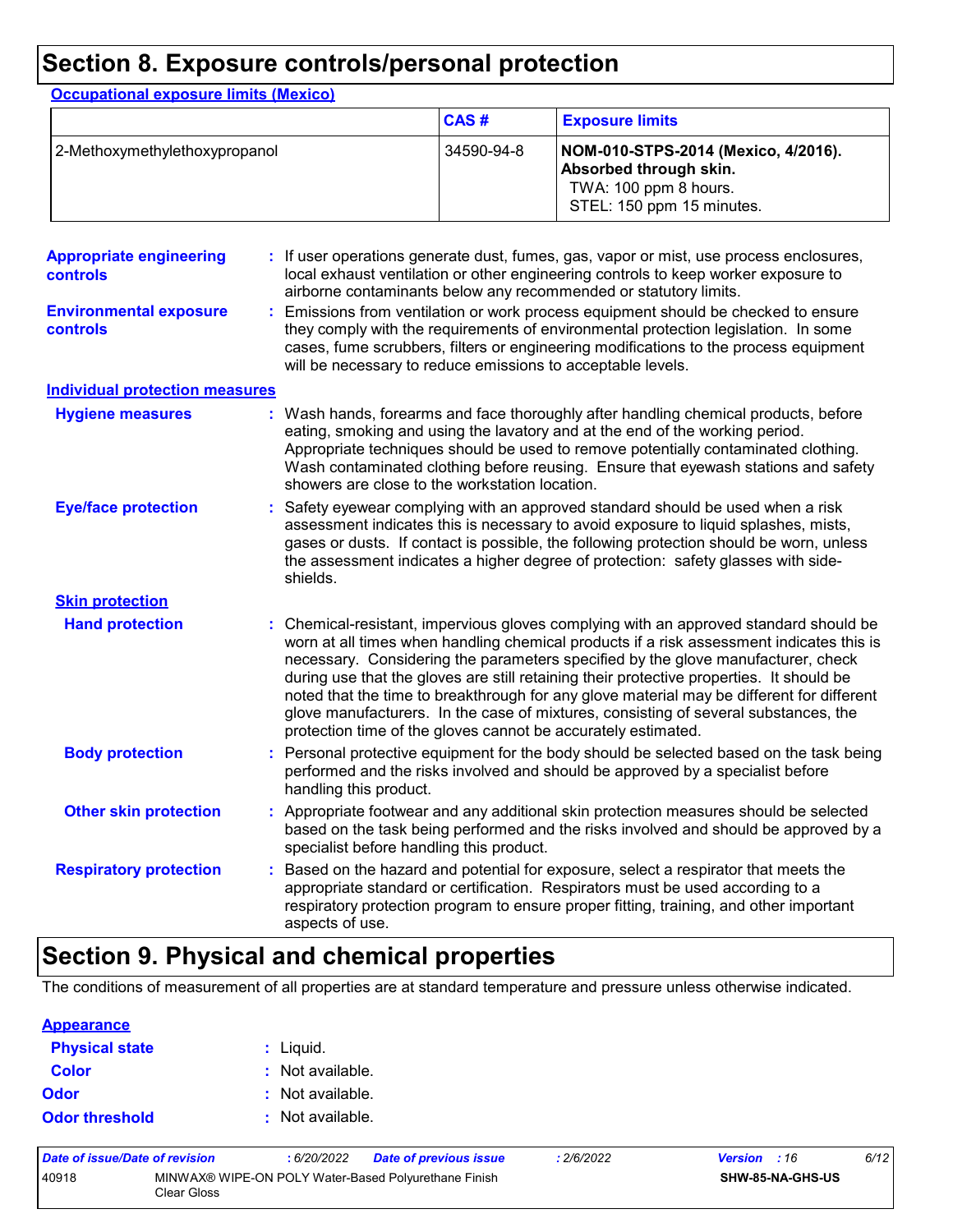### **Section 9. Physical and chemical properties**

| pH                                                                | : 8                                                            |
|-------------------------------------------------------------------|----------------------------------------------------------------|
| <b>Melting point/freezing point</b>                               | : Not available.                                               |
| <b>Boiling point, initial boiling</b><br>point, and boiling range | : $100^{\circ}$ C (212 $^{\circ}$ F)                           |
| <b>Flash point</b>                                                | : Closed cup: Not applicable.                                  |
| <b>Evaporation rate</b>                                           | $\therefore$ 0.8 (butyl acetate = 1)                           |
| <b>Flammability</b>                                               | : Not available.                                               |
| <b>Lower and upper explosion</b><br>limit/flammability limit      | : Lower: $1.1\%$<br>Upper: 14%                                 |
| <b>Vapor pressure</b>                                             | : $2.3$ kPa (17.5 mm Hg)                                       |
| <b>Relative vapor density</b>                                     | : 1 [Air = 1]                                                  |
| <b>Relative density</b>                                           | : 1.04                                                         |
| <b>Solubility</b>                                                 | : Not available.                                               |
| <b>Partition coefficient: n-</b><br>octanol/water                 | : Not applicable.                                              |
| <b>Auto-ignition temperature</b>                                  | : Not available.                                               |
| <b>Decomposition temperature</b>                                  | : Not available.                                               |
| <b>Viscosity</b>                                                  | Kinematic (40°C (104°F)): >20.5 mm <sup>2</sup> /s (>20.5 cSt) |
| <b>Molecular weight</b>                                           | Not applicable.                                                |
| <b>Aerosol product</b>                                            |                                                                |
| <b>Heat of combustion</b>                                         | : $2.17 \text{ kJ/g}$                                          |

## **Section 10. Stability and reactivity**

| <b>Reactivity</b>                            | : No specific test data related to reactivity available for this product or its ingredients.              |
|----------------------------------------------|-----------------------------------------------------------------------------------------------------------|
| <b>Chemical stability</b>                    | : The product is stable.                                                                                  |
| <b>Possibility of hazardous</b><br>reactions | : Under normal conditions of storage and use, hazardous reactions will not occur.                         |
| <b>Conditions to avoid</b>                   | : No specific data.                                                                                       |
| <b>Incompatible materials</b>                | : No specific data.                                                                                       |
| <b>Hazardous decomposition</b><br>products   | : Under normal conditions of storage and use, hazardous decomposition products should<br>not be produced. |

### **Section 11. Toxicological information**

### **Information on toxicological effects**

|--|

| <b>Product/ingredient name</b> | <b>Result</b>            | <b>Species</b> | <b>Dose</b>           | <b>Exposure</b> |
|--------------------------------|--------------------------|----------------|-----------------------|-----------------|
| 1-Methyl-2-Pyrrolidone         | LD50 Dermal<br>LD50 Oral | Rabbit<br>Rat  | ∣8 g/kg<br>3914 mg/kg |                 |

**Irritation/Corrosion**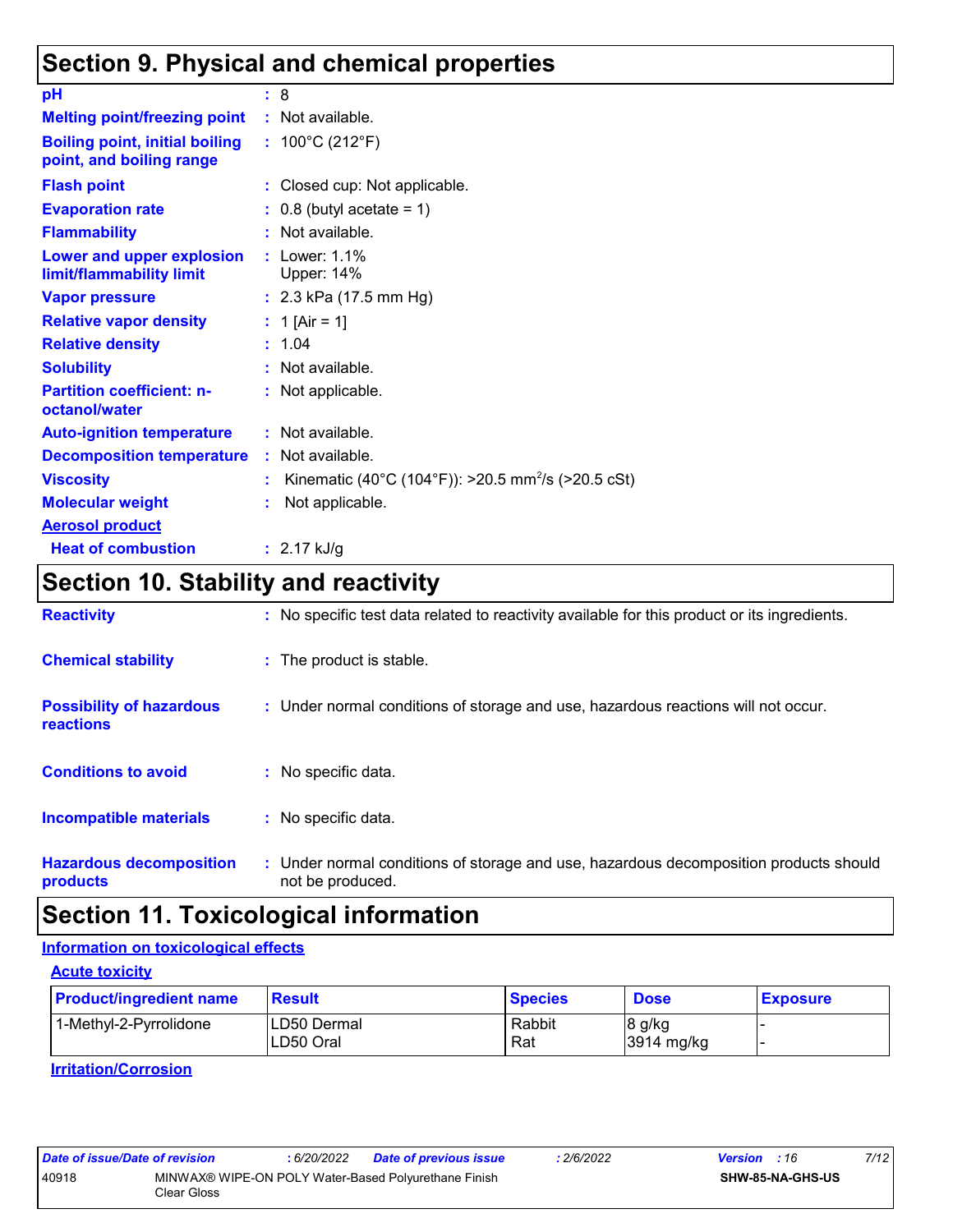### **Section 11. Toxicological information**

| <b>Product/ingredient name</b>                       | <b>Result</b>            | <b>Species</b> | <b>Score</b> | <b>Exposure</b>     | <b>Observation</b> |
|------------------------------------------------------|--------------------------|----------------|--------------|---------------------|--------------------|
| 1-Methyl-2-Pyrrolidone                               | Eyes - Moderate irritant | Rabbit         |              | $100 \text{ mg}$    |                    |
| 2-Methoxymethylethoxypropanol   Eyes - Mild irritant |                          | Human          |              | 8 mg                |                    |
|                                                      | Eyes - Mild irritant     | Rabbit         |              | <b>24 hours 500</b> |                    |
|                                                      |                          |                |              | mg                  |                    |
|                                                      | Skin - Mild irritant     | Rabbit         |              | 500 mg              |                    |

#### **Sensitization**

Not available.

#### **Mutagenicity**

Not available.

#### **Carcinogenicity**

Not available.

#### **Reproductive toxicity**

Not available.

#### **Teratogenicity**

Not available.

#### **Specific target organ toxicity (single exposure)**

| <b>Name</b>            | <b>Category</b> | <b>Route of</b><br><b>exposure</b> | <b>Target organs</b>                     |  |
|------------------------|-----------------|------------------------------------|------------------------------------------|--|
| 1-Methyl-2-Pyrrolidone | Category 3      |                                    | Respiratory tract<br><b>l</b> irritation |  |

#### **Specific target organ toxicity (repeated exposure)**

Not available.

#### **Aspiration hazard**

Not available.

#### **Information on the likely routes of exposure Inhalation :** No known significant effects or critical hazards. **Eye contact :** No known significant effects or critical hazards. **:** Not available. **Potential acute health effects**

| <u>IIIIIdiduvii </u> | . NO KNOWN SIGNINGENT CHECKS OF CHUCAL HAZARDS.     |
|----------------------|-----------------------------------------------------|
| <b>Skin contact</b>  | : No known significant effects or critical hazards. |

**Ingestion :** No known significant effects or critical hazards.

#### **Symptoms related to the physical, chemical and toxicological characteristics**

| <b>Eye contact</b>  | : No specific data.                                                                                                         |
|---------------------|-----------------------------------------------------------------------------------------------------------------------------|
| <b>Inhalation</b>   | : Adverse symptoms may include the following:<br>reduced fetal weight<br>increase in fetal deaths<br>skeletal malformations |
| <b>Skin contact</b> | : Adverse symptoms may include the following:<br>reduced fetal weight<br>increase in fetal deaths<br>skeletal malformations |

| Date of issue/Date of revision |             | : 6/20/2022 | <b>Date of previous issue</b>                        | 2/6/2022 | <b>Version</b> : 16 | 8/12 |
|--------------------------------|-------------|-------------|------------------------------------------------------|----------|---------------------|------|
| 40918                          | Clear Gloss |             | MINWAX® WIPE-ON POLY Water-Based Polyurethane Finish |          | SHW-85-NA-GHS-US    |      |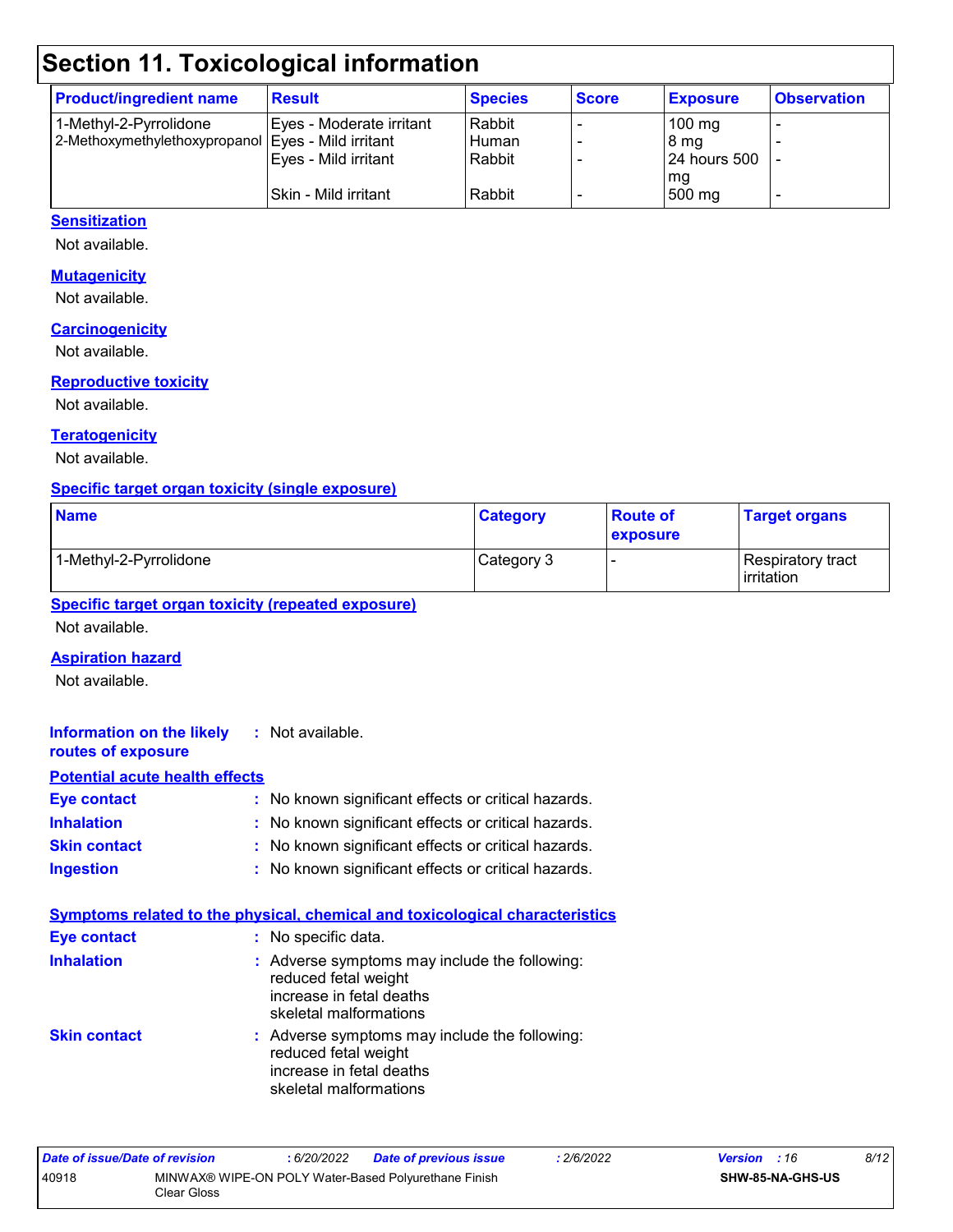### **Section 11. Toxicological information**

| <b>Ingestion</b>                        | : Adverse symptoms may include the following:<br>reduced fetal weight<br>increase in fetal deaths<br>skeletal malformations |
|-----------------------------------------|-----------------------------------------------------------------------------------------------------------------------------|
|                                         | Delayed and immediate effects and also chronic effects from short and long term exposure                                    |
| <b>Short term exposure</b>              |                                                                                                                             |
| <b>Potential immediate</b><br>effects   | : Not available.                                                                                                            |
| <b>Potential delayed effects</b>        | : Not available.                                                                                                            |
| <b>Long term exposure</b>               |                                                                                                                             |
| <b>Potential immediate</b><br>effects   | : Not available.                                                                                                            |
| <b>Potential delayed effects</b>        | $:$ Not available.                                                                                                          |
| <b>Potential chronic health effects</b> |                                                                                                                             |
| Not available.                          |                                                                                                                             |
| <b>General</b>                          | : No known significant effects or critical hazards.                                                                         |
| <b>Carcinogenicity</b>                  | : No known significant effects or critical hazards.                                                                         |
| <b>Mutagenicity</b>                     | : No known significant effects or critical hazards.                                                                         |
| <b>Teratogenicity</b>                   | : May damage the unborn child.                                                                                              |
| <b>Developmental effects</b>            | : No known significant effects or critical hazards.                                                                         |
| <b>Fertility effects</b>                | : No known significant effects or critical hazards.                                                                         |
|                                         |                                                                                                                             |

#### **Numerical measures of toxicity**

| <b>Acute toxicity estimates</b> |                  |  |  |  |
|---------------------------------|------------------|--|--|--|
| <b>Route</b>                    | <b>ATE value</b> |  |  |  |
| Oral                            | 103490.22 mg/kg  |  |  |  |

## **Section 12. Ecological information**

#### **Toxicity**

| <b>Product/ingredient name</b> | <b>Result</b>                   | <b>Species</b>               | <b>Exposure</b> |
|--------------------------------|---------------------------------|------------------------------|-----------------|
| ! 1-Methyl-2-Pyrrolidone       | Acute LC50 1.23 ppm Fresh water | Daphnia - Daphnia magna      | I 48 hours      |
|                                | Acute LC50 832 ppm Fresh water  | I Fish - Lepomis macrochirus | 196 hours       |

### **Persistence and degradability**

Not available.

#### **Bioaccumulative potential**

Not available.

### **Mobility in soil**

**Soil/water partition coefficient (KOC)**

**:** Not available.

| Date of issue/Date of revision |             | : 6/20/2022 | <b>Date of previous issue</b>                        | : 2/6/2022 | <b>Version</b> : 16 |                         | 9/12 |
|--------------------------------|-------------|-------------|------------------------------------------------------|------------|---------------------|-------------------------|------|
| 40918                          | Clear Gloss |             | MINWAX® WIPE-ON POLY Water-Based Polyurethane Finish |            |                     | <b>SHW-85-NA-GHS-US</b> |      |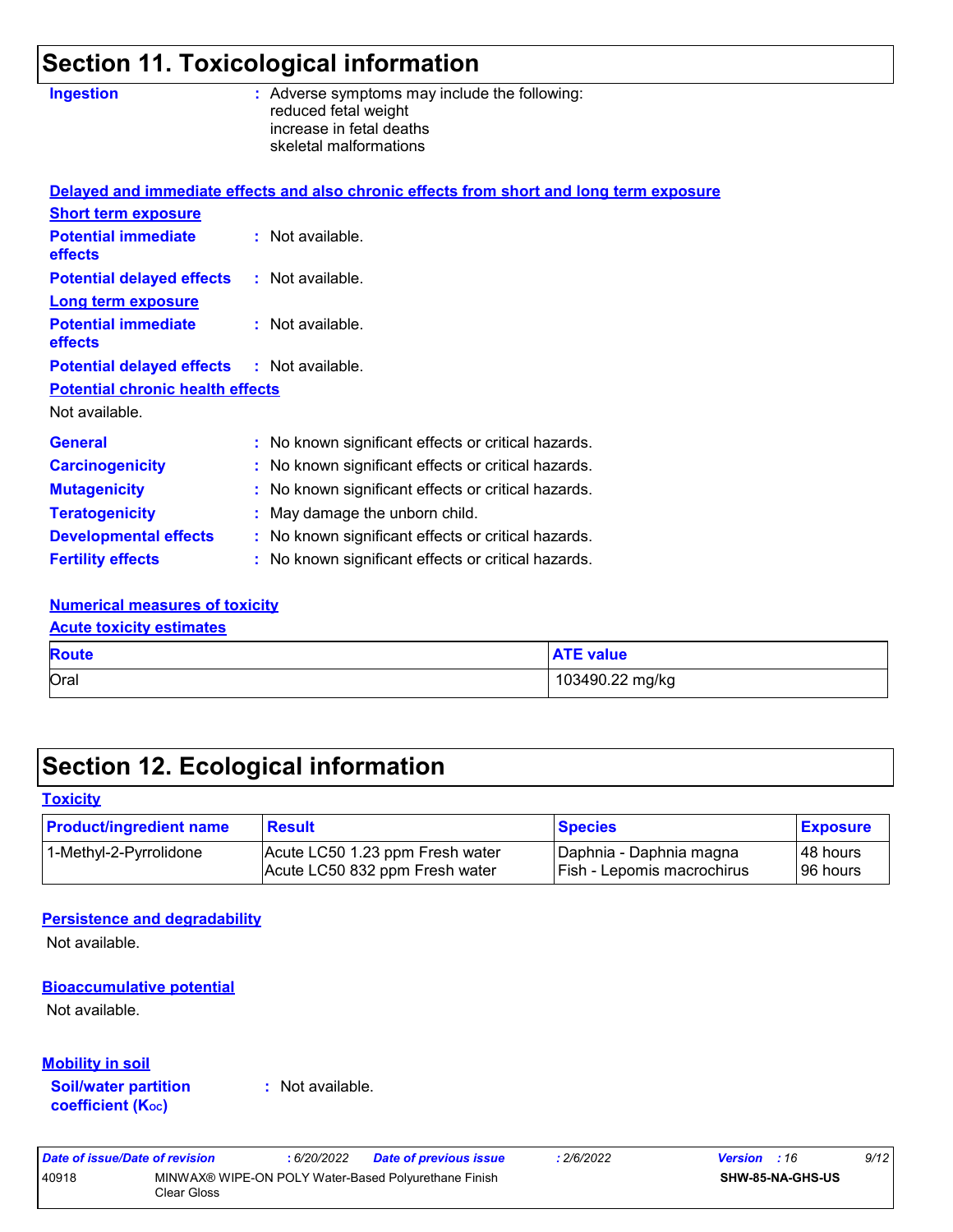### **Section 12. Ecological information**

**Other adverse effects** : No known significant effects or critical hazards.

### **Section 13. Disposal considerations**

```
Disposal methods :
```
The generation of waste should be avoided or minimized wherever possible. Disposal of this product, solutions and any by-products should at all times comply with the requirements of environmental protection and waste disposal legislation and any regional local authority requirements. Dispose of surplus and non-recyclable products via a licensed waste disposal contractor. Waste should not be disposed of untreated to the sewer unless fully compliant with the requirements of all authorities with jurisdiction. Waste packaging should be recycled. Incineration or landfill should only be considered when recycling is not feasible. This material and its container must be disposed of in a safe way. Care should be taken when handling emptied containers that have not been cleaned or rinsed out. Empty containers or liners may retain some product residues. Avoid dispersal of spilled material and runoff and contact with soil, waterways, drains and sewers.

### **Section 14. Transport information**

|                                         | <b>DOT</b><br><b>Classification</b> | <b>TDG</b><br><b>Classification</b> | <b>Mexico</b><br><b>Classification</b> | <b>IATA</b>    | <b>IMDG</b>    |
|-----------------------------------------|-------------------------------------|-------------------------------------|----------------------------------------|----------------|----------------|
| <b>UN number</b>                        | Not regulated.                      | Not regulated.                      | Not regulated.                         | Not regulated. | Not regulated. |
| <b>UN proper</b><br>shipping name       | ٠                                   | $\overline{\phantom{a}}$            | $\blacksquare$                         |                | $\blacksquare$ |
| <b>Transport</b><br>hazard class(es)    | ٠                                   | $\blacksquare$                      | $\blacksquare$                         |                | ٠              |
| <b>Packing group</b>                    | $\overline{\phantom{a}}$            | $\blacksquare$                      | $\blacksquare$                         | $\blacksquare$ | $\blacksquare$ |
| <b>Environmental</b><br>hazards         | No.                                 | No.                                 | No.                                    | No.            | No.            |
| <b>Additional</b><br><b>information</b> |                                     | $\overline{\phantom{0}}$            | ۰                                      |                | ۰              |

**Special precautions for user :** Multi-modal shipping descriptions are provided for informational purposes and do not consider container sizes. The presence of a shipping description for a particular mode of transport (sea, air, etc.), does not indicate that the product is packaged suitably for that mode of transport. All packaging must be reviewed for suitability prior to shipment, and compliance with the applicable regulations is the sole responsibility of the person offering the product for transport. People loading and unloading dangerous goods must be trained on all of the risks deriving from the substances and on all actions in case of emergency situations.

**Transport in bulk according :** Not available.

**to IMO instruments**

**Proper shipping name :**

: Not available.

| Date of issue/Date of revision |             | : 6/20/2022 | <b>Date of previous issue</b>                        | : 2/6/2022 | <b>Version</b> : 16 |                         | 10/12 |
|--------------------------------|-------------|-------------|------------------------------------------------------|------------|---------------------|-------------------------|-------|
| 40918                          | Clear Gloss |             | MINWAX® WIPE-ON POLY Water-Based Polyurethane Finish |            |                     | <b>SHW-85-NA-GHS-US</b> |       |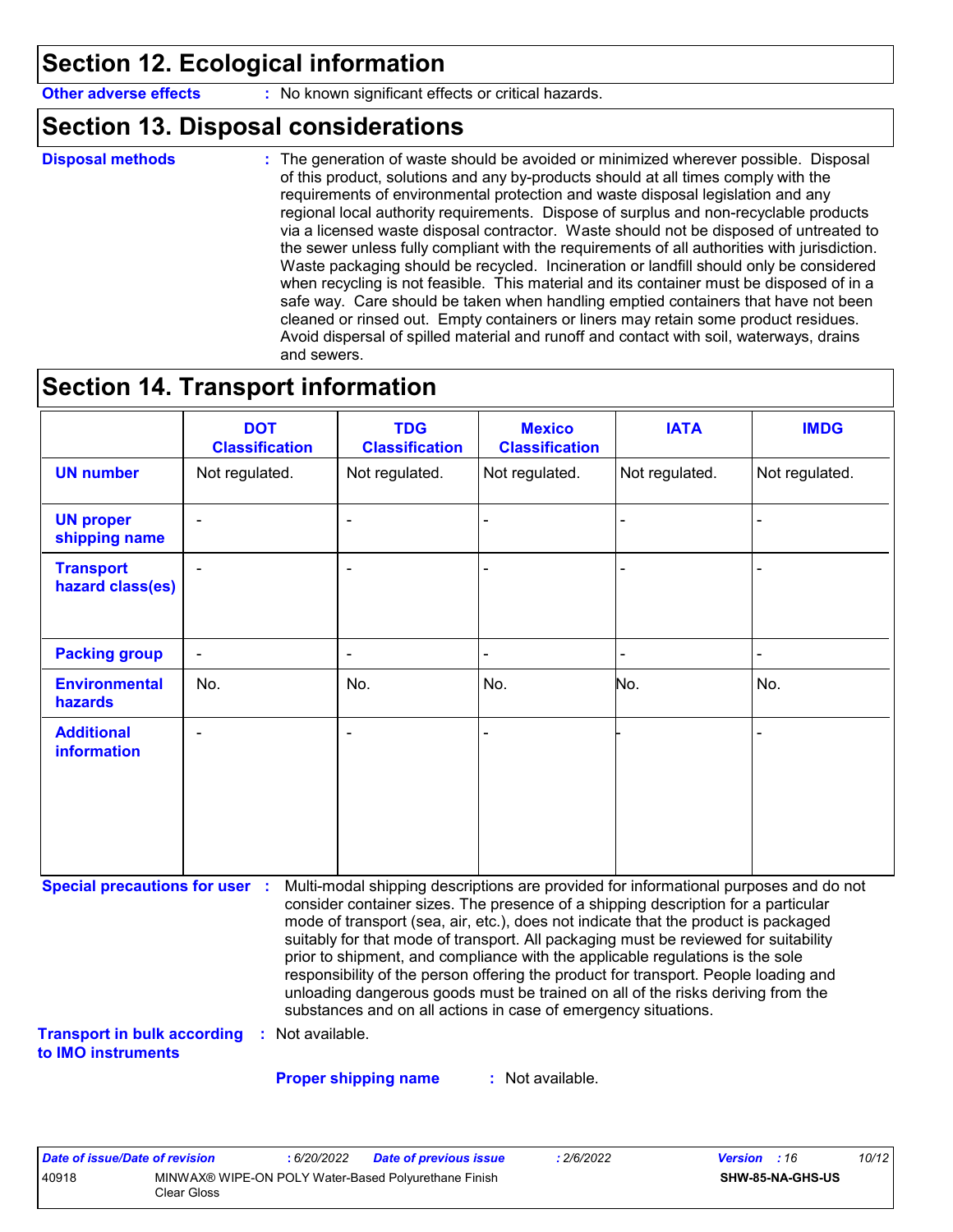### **Section 15. Regulatory information**

**TSCA 5(a)2 proposed significant new use rules**: 1-Methyl-2-Pyrrolidone; Nonylphenoxypoly(ethoxy)ethanol; Nonylphenoxypoly(ethoxy)ethanol; 5-Chloro-2-methylisothiazolinone; 2-Methyl-4-isothiazolin-3-one

#### **SARA 313**

SARA 313 (40 CFR 372.45) supplier notification can be found on the Environmental Data Sheet.

#### **California Prop. 65**

WARNING: This product contains a chemical known to the State of California to cause birth defects or other reproductive harm.

| <b>International requlations</b> |                                                              |
|----------------------------------|--------------------------------------------------------------|
| <b>International lists</b>       | : Australia inventory (AIIC): Not determined.                |
|                                  | China inventory (IECSC): Not determined.                     |
|                                  | Japan inventory (CSCL): Not determined.                      |
|                                  | Japan inventory (ISHL): Not determined.                      |
|                                  | Korea inventory (KECI): Not determined.                      |
|                                  | New Zealand Inventory of Chemicals (NZIoC): Not determined.  |
|                                  | Philippines inventory (PICCS): Not determined.               |
|                                  | Taiwan Chemical Substances Inventory (TCSI): Not determined. |
|                                  | Thailand inventory: Not determined.                          |
|                                  | Turkey inventory: Not determined.                            |
|                                  | <b>Vietnam inventory: Not determined.</b>                    |

### **Section 16. Other information**

**Hazardous Material Information System (U.S.A.)**



**The customer is responsible for determining the PPE code for this material. For more information on HMIS® Personal Protective Equipment (PPE) codes, consult the HMIS® Implementation Manual.**

**Caution: HMIS® ratings are based on a 0-4 rating scale, with 0 representing minimal hazards or risks, and 4 representing significant hazards or risks. Although HMIS® ratings and the associated label are not required on SDSs or products leaving a facility under 29 CFR 1910.1200, the preparer may choose to provide them. HMIS® ratings are to be used with a fully implemented HMIS® program. HMIS® is a registered trademark and service mark of the American Coatings Association, Inc.**

**Procedure used to derive the classification**

|                                            | <b>Classification</b> | <b>Justification</b> |
|--------------------------------------------|-----------------------|----------------------|
| <b>TOXIC TO REPRODUCTION - Category 1B</b> |                       | Calculation method   |
| <b>History</b>                             |                       |                      |
| <b>Date of printing</b>                    | 6/20/2022<br>÷.       |                      |
| Date of issue/Date of<br>revision          | 6/20/2022             |                      |
| Date of previous issue                     | 2/6/2022<br>t.        |                      |
| <b>Version</b>                             | 16<br>÷.              |                      |

| Date of issue/Date of revision |             | : 6/20/2022 | <b>Date of previous issue</b>                        | .2/6/2022 | <b>Version</b> : 16     | 11/12 |
|--------------------------------|-------------|-------------|------------------------------------------------------|-----------|-------------------------|-------|
| 40918                          | Clear Gloss |             | MINWAX® WIPE-ON POLY Water-Based Polyurethane Finish |           | <b>SHW-85-NA-GHS-US</b> |       |